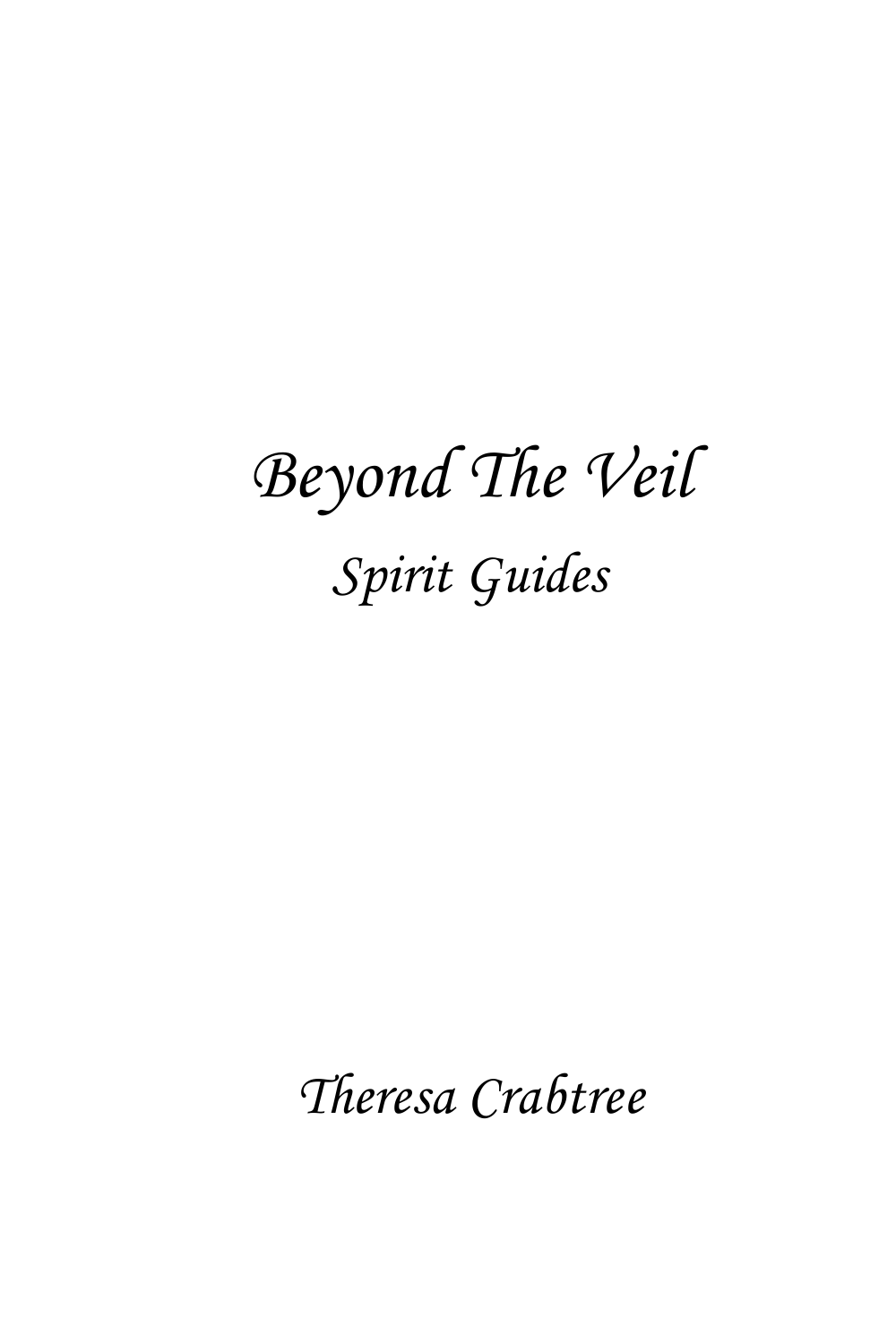## Table of Contents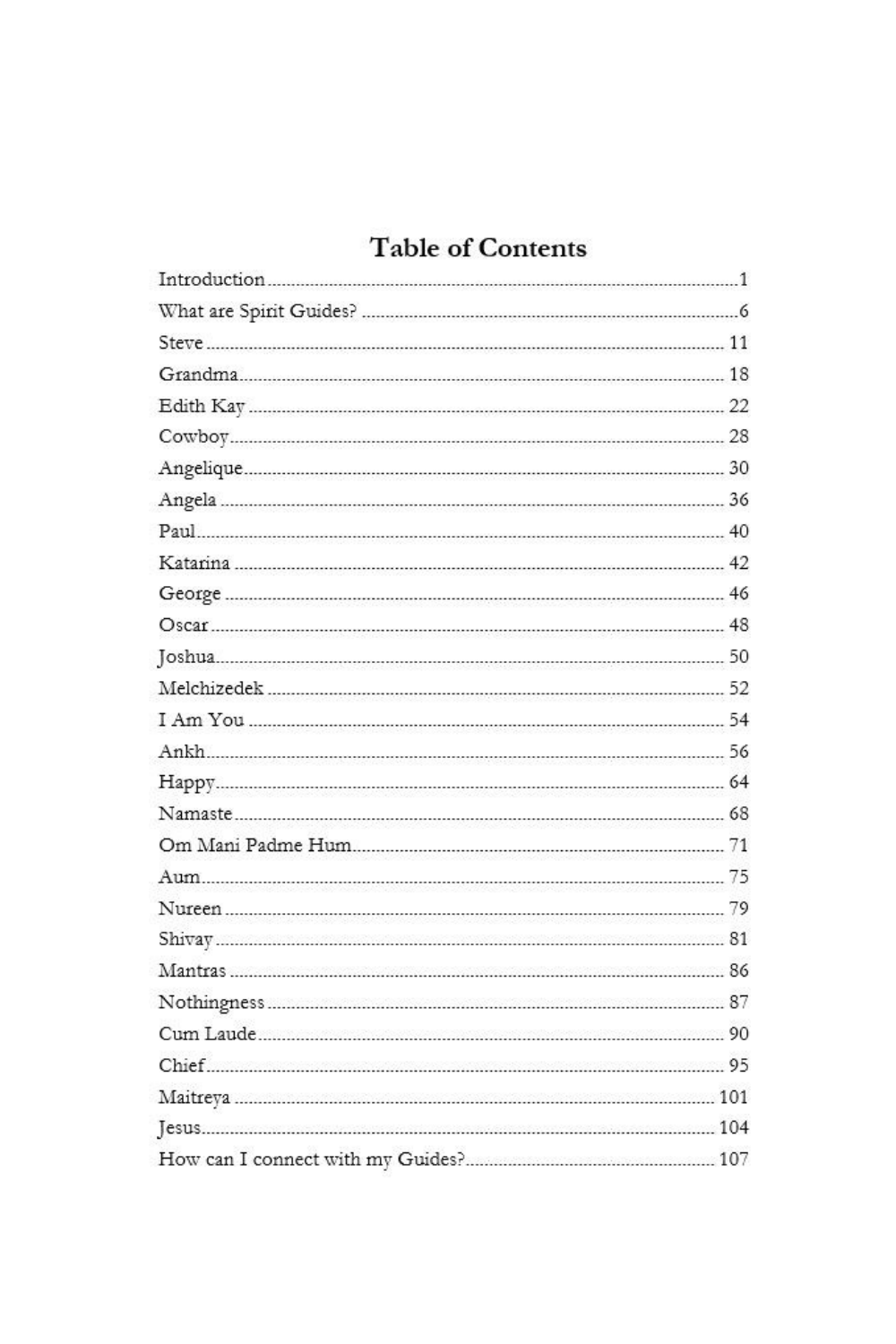## **Introduction**

"There's been a bombing at the World Trade Center!" exclaimed a wideeyed employee to the man behind the paint counter. He glanced at her and nodded as he put the sticker on the pint of yellow paint that he had just shaken for me. I didn't think much about her announcement, but sent a prayer to assist any involved as I returned to the counter and handed him the blue paint sample I had selected for the second pint of paint.

The same female employee returned, this time as pale as a ghost. Sobbing, she barely was able to cry out, "A plane just went through the second tower!" Then she walked away in a daze. I stood there, transfixed, as he slid both pints across the counter toward me. I felt dizzy and lightheaded as I made my way to pay the clerk for the paint.

When I stepped outside, I was totally rattled. I didn't know where I was. Luckily, the parking lot was fairly empty and I was able to find my car. Shaking, I sat in my car for a few minutes. I couldn't remember what city I was in or where I lived. "Calm down," I told myself. I thought that the reaction I was having was very strange.

Although I had moved to Sarasota, Florida a year prior, this was my first time at this Home Depot. I had just rented a room in a man's condo on a month-to-month basis because I already knew I had a "calling" to move to Sedona, Arizona. The paint was to cover some boards the last tenant had been using for shelving.

When I returned to the condo, I turned on the TV. I just HAD to see the plane hit the tower. An eternity passed as I impatiently yelled, "Show me the plane! Show me the plane!" When they did show the footage of the plane crashing into the second tower, my whole body was filled with electricity. I felt like I might implode. The next thing I knew, I was jumping up and down, feeling jubilant! I was screaming, "Yes! Yes! Now they will listen! Now I can do my work!" I was screaming this over and over until I consciously realized I was doing this.

As I "watched" myself doing a jubilation jig, my conscious self was asking, "Are you crazy? There are people dying in front of you and you're happy about what?" I realized I was having a conversation with myself, which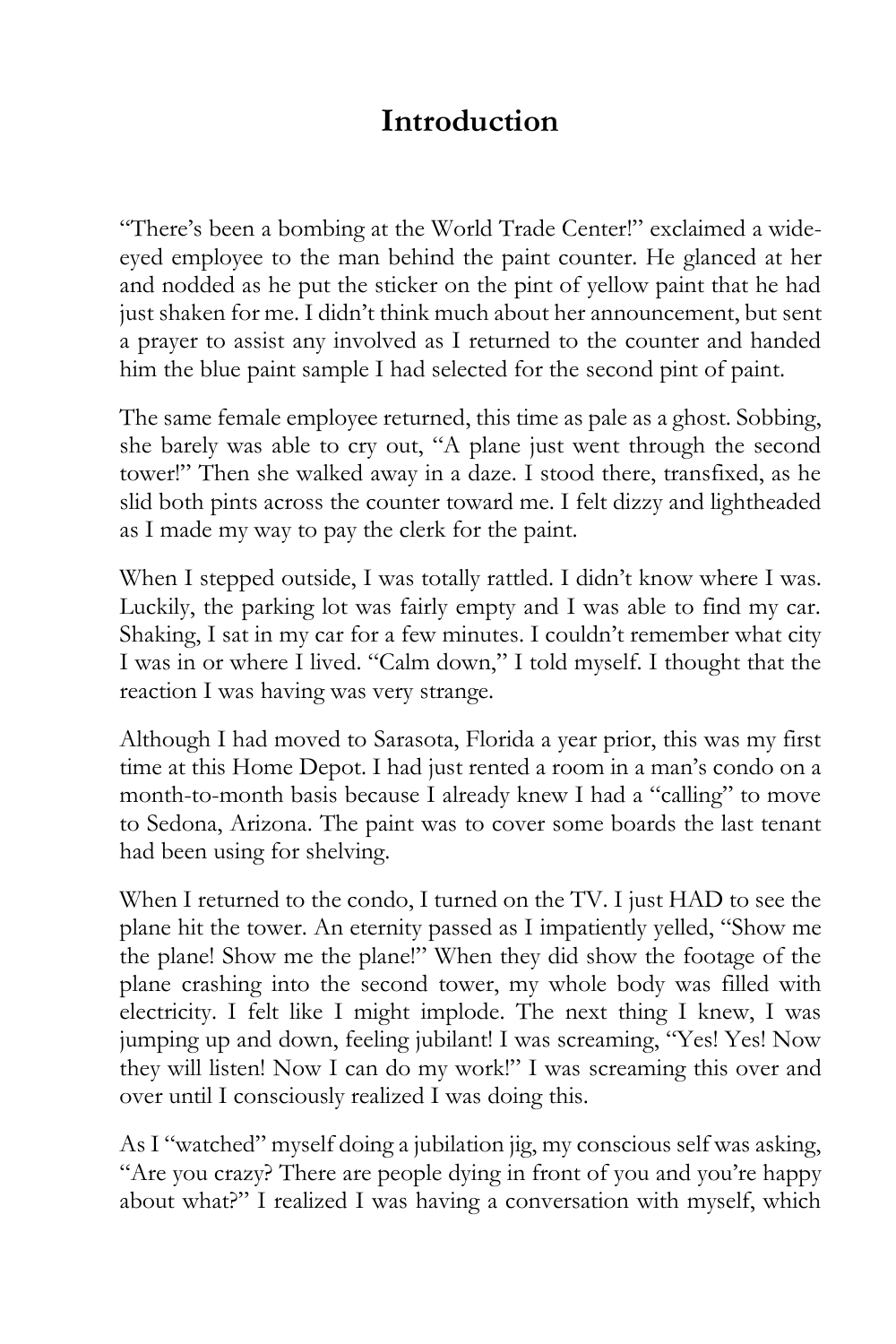was even more confusing. "I'm ecstatic because now I can begin the work I came to Earth to do!" I wondered to myself what that meant.

Glued to the TV, obsessively needing to the see the plane crash into the tower again, the announcement was made that all planes in the U.S. were grounded. At the same time, I heard a plane flying overhead. As I ran to the door, sure enough, Airforce One was flying overhead with President Bush who had been at a nearby school reading to some children.

Likely in another book I will share my full story of the bizarre events of that infamous day on  $9/11/01$ . As a side note, it was years later that I noticed that the time and date stamp on the yellow pint of paint was the exact time the first plane crashed into the World Trade Center. The time stamp on the blue paint coincided with the moment the plane hit the second tower.

I had just spent three days in retreat with James Twyman, the peace troubadour. Even so, it took quite a bit of effort to calm myself down and get back into that glorious state of inner peace. My mind kept racing to a variety of thoughts, including what is the work I am to do? Why am I reacting so strangely? Meanwhile, there was a whole series of other bizarre events going on with my new landlord. Meditation did not come easy. A few days later, while he was in the hospital, I was finally able to relax my mind enough to tune in for Guidance. But I just wasn't able to get my questions answered. Frustrated, I cried out, "Help! I need some answers! Where can I get help?"

I took a few deep breaths and immediately in my mind's eye, I saw this man that had been a speaker at a gnostic conference I was Guided to attend at the Sarasota Unity church several months earlier. At the end of the day retreat, all of the speakers were on the stage and thanking us for attending. This guy mentioned he was holding meetings at his house every Tuesday and anyone that was interested was welcome to attend. I didn't know what the meetings were about, but I knew I was supposed to go. I went that Tuesday and another prayer was answered when my "star brothers" made themselves known to me, in a way that was undeniable and a bit humbling. That full story will appear in a future book.

Months after the conference, the events of the World Trade Center transpired. Now I was being Guided to have a reading by this man. I didn't know if this guy did readings. I couldn't even remember his name. How was I going to find him? I remembered that he and his wife wintered in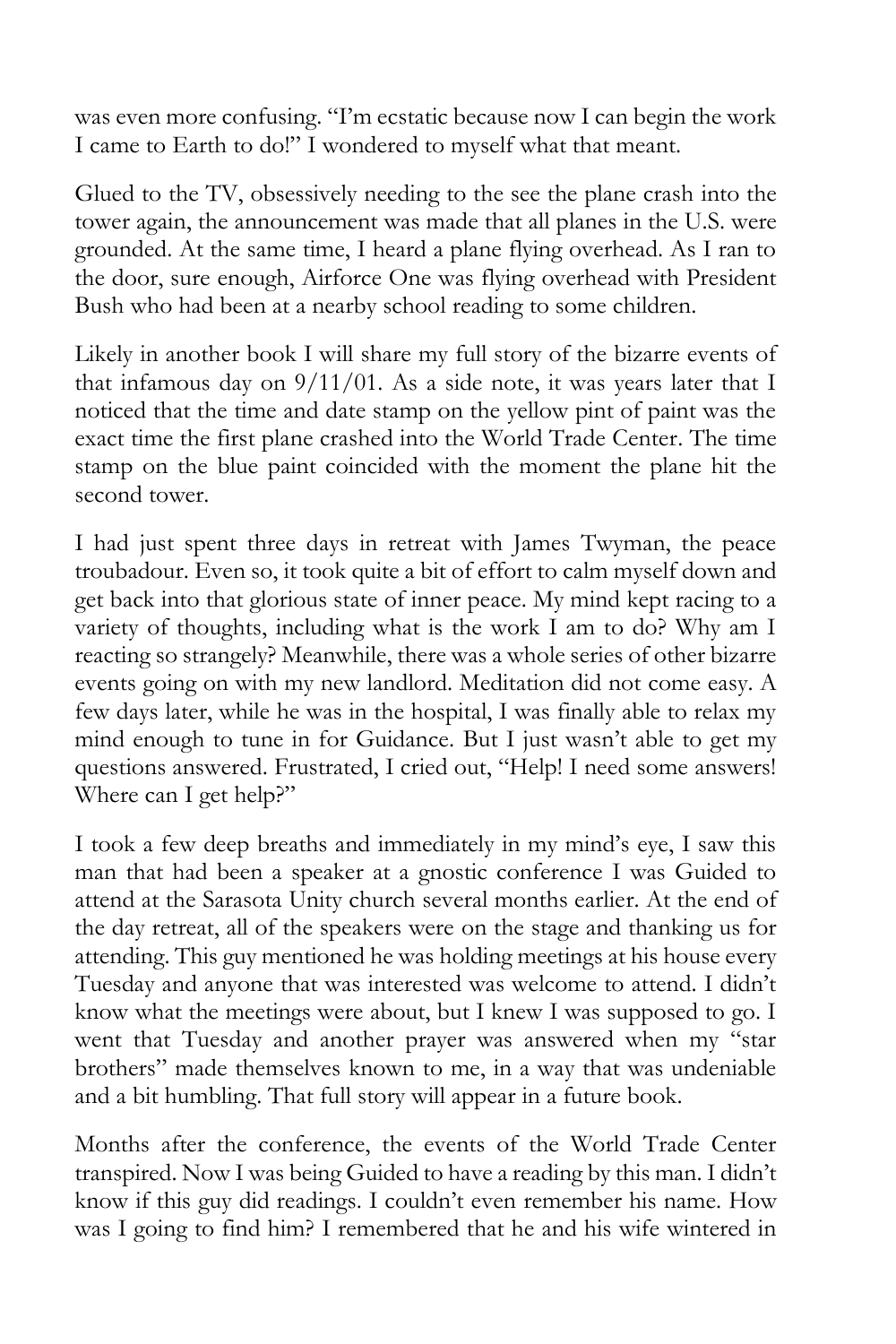Florida. The snowbirds usually begin their migration after Thanksgiving. How was I to find him? Was I going to have to wait over two months? I told my Guides, "I need your help with this one."

A few days later, I was Guided to go to the local dowser's meeting that met every Tuesday at the local library. It was a week to the day after 9/11. Want to guess who the speaker was that night? After the program was completed, I sheepishly asked him if he did readings. He said, "Yes, here's my card. You can call and make an appointment. Ortrun and I just got back for the winter. I hope you join us again for the 'First Contact' meetings at our home."

I made an appointment with Carl "Santa" Franklin soon after. Using dowsing rods, he did some measurements with my aura and amount of indigo and crystal in my energy field. "I suspected you were a forerunner, like Ortrun and myself. You have important work to do this lifetime."

Bingo! Without me telling him my reason for coming to him, he had nailed it spot on. What was my life work?

He then said, "I see 26 angels and guides around you."

"That seems like a lot; is that common?" I enquired.

"Everyone is different," he replied. "Different ones will come and go, depending on what is happening in your life. They are telling me that you are being initiated into your role tonight. They are placing a robe of protection around you."

As Carl spoke, I could "see" and "feel" a robe envelop me. The material was like gossamer, pure white with golden bits of shimmering light. The robe was hooded with long, billowing sleeves covering my arms and flowing down below my ankles. Then I was handed a scepter of wisdom that I was warned to use with great discretion. I was being given authority and sovereignty, although I didn't fully understand what that meant at the time.

Next, Carl and I both giggled as we "saw" small beings who looked like classic green clad Santa elves, placing silver slippers on my feet. They curled up beyond the toes and had golden bells dangling from them. "Don't forget to dance!" they reminded me as they made some silly dance moves.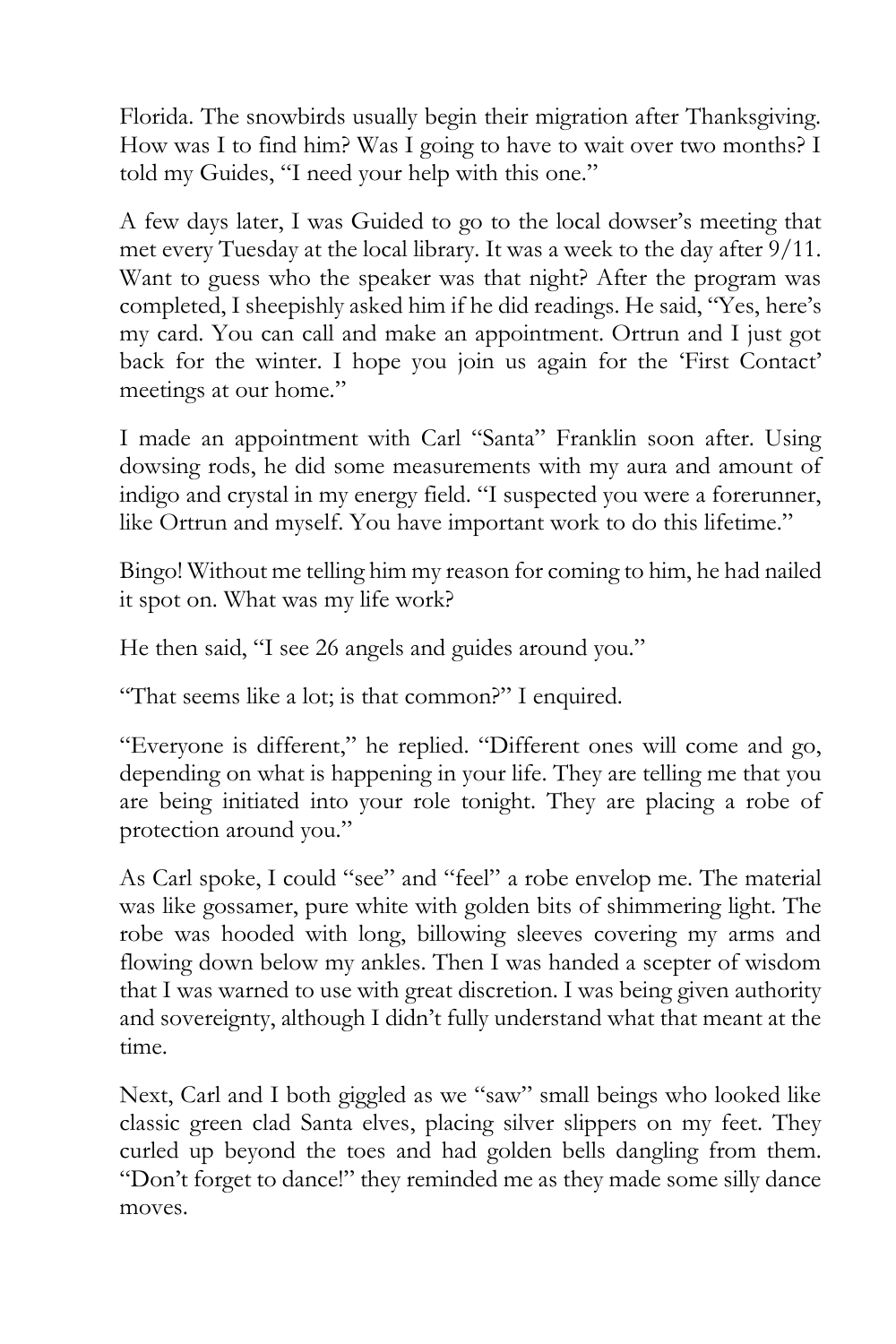Carl shared, "You are about to step into your power and begin the work you came here to do." I leaned forward excitedly, ready to have my life plan shown to me. That was the whole purpose of being led to him. I wanted to know what my work entailed. Being an over-organizer, I wanted all the details. As I began to question Carl for more details, he stated, "Let's take a trip to the Akashic Records." Sounded good to me, although I had no idea what he was talking about. But I'm always up for an adventure and my mind was already being blown during this session.

Immediately, we were at the bottom of a flight of stairs facing the front of a huge building that reminded me of ancient Greco-Roman architecture, surrounded by columns. We climbed the stairs and walked down a long corridor, passing rows and rows of voluminous books stacked a mile high. We seated ourselves on barstools. Wordlessly, an ancient man in long white robes laid my records on the countertop in front me.

Whispering, Carl said, "Open the book and read what it says."

"There are no words, only the images of wispy clouds floating in the sky."

"What does this mean to you?" Carl prodded. To make this story shorter, I will say that I was shown that this life was not meant to be a hard one. The sky was the limit on what I could achieve. I was also shown a waterfall that symbolically meant that if I didn't resist, my life would flow.

Then Carl added, "This life is not meant to be a hard one. This life is the culmination of 462 previous lives. In this lifetime, you will transcend and likely not return as a human incarnation." That got my attention; someone else had said the same thing to me several years prior. What a reading! My mind was spinning!

Later that night, I decided that I wanted to meet the angels and guides that Carl had seen. So, I "called them in." Immediately, my tiny room was filled with beings, each trying to give me messages to give to loved ones. It sounded like I was New York City Grand Central Station; the voices were overwhelming. Covering my ears did not stop the din. I understood in that moment why people who hear voices go nuts and end up in institutions. It was very disturbing.

"Stop!" I screamed. Instantly, the room went silent. That amazed me. They listened to me! Enjoying the silence and my newfound power, I told